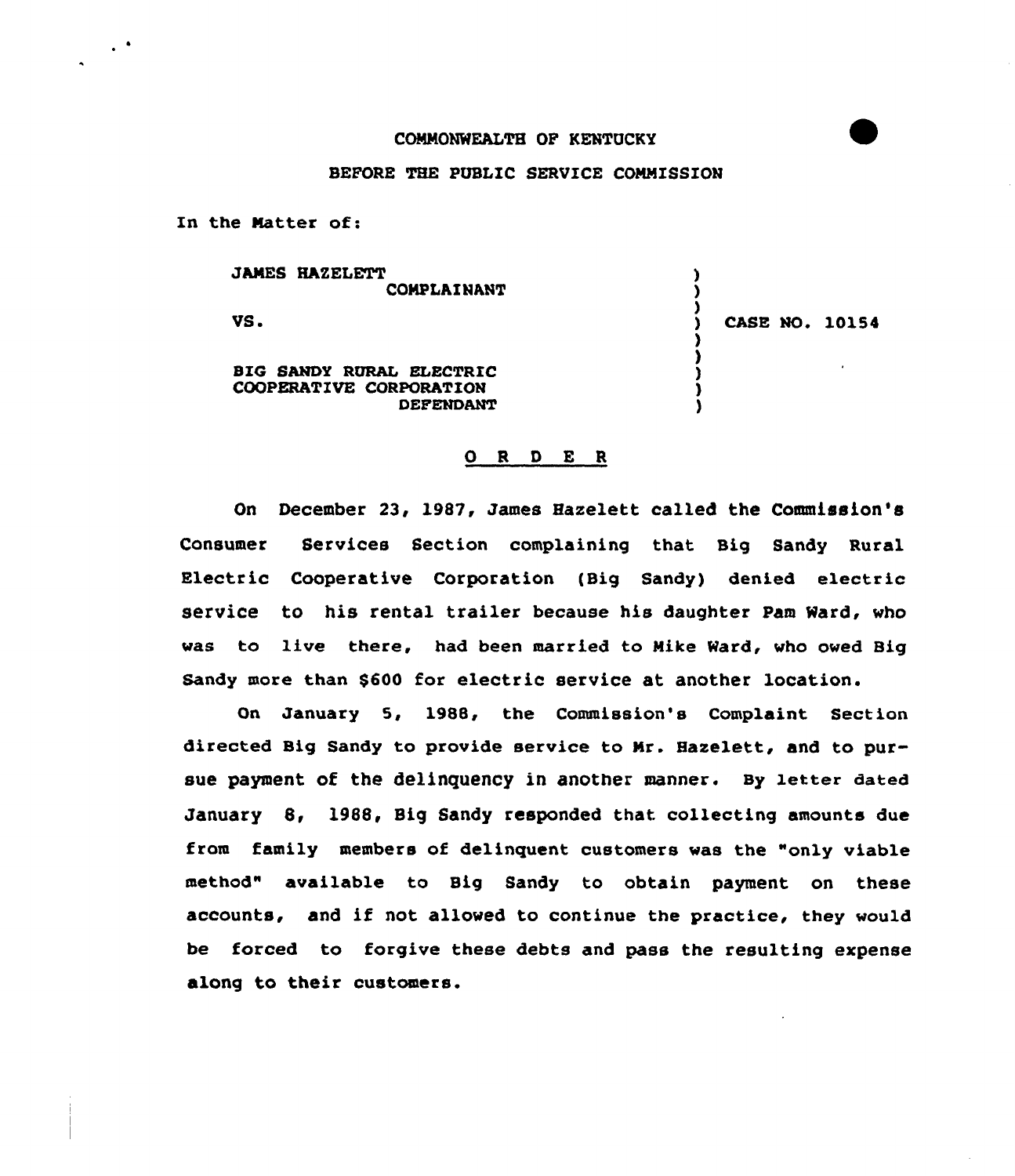On January 8, 1988, Commission Staff requested written confirmation of Big Sandy's position relative to the continuing denial of service to Nr. Hazelett. Big Sandy, by counsel, responded on January 19, 1988, indicating the Board of Directors of Big Sandy felt that fraud was involved.

Since Mr. Hazelett's complaint was not satisfactorily resolved through the informal complaint process, on February 8, 1988, the Commission ordered Big Sandy to satisfy or answer the complaint. On February 19, 1988, Big Sandy answered, alleging that Nr. Hazelett's actions amounted to a fraudulent scheme to avoid payment of the delinquency and that on that basis they felt )ustified in refusing to provide service. They requested a hearing, which was held on Narch 22, 1988.

There is little dispute as to the facts. Mr. Hazelett is the owner of a new double-wide mobile home located on U.S. 23 just north of Prestonsburg, Kentucky, immediately adjacent to a rental house on the same property which currently has electric service in his name as landlord. Nr. Hazelett also maintains an account for electric service to his residence. These accounts are not delinquent. Big Sandy is the only electric utility providing service to that area.

The record shows that the application by Ms. Ward was made prior to Nr. Hazelett's request for service. The parties agree that Mr. Hazelett never tried to conceal the fact that Ns. Ward would be residing in the rental trailer. There was no showing of the existence of a fraudulent scheme or fraudulent intent.

 $-2-$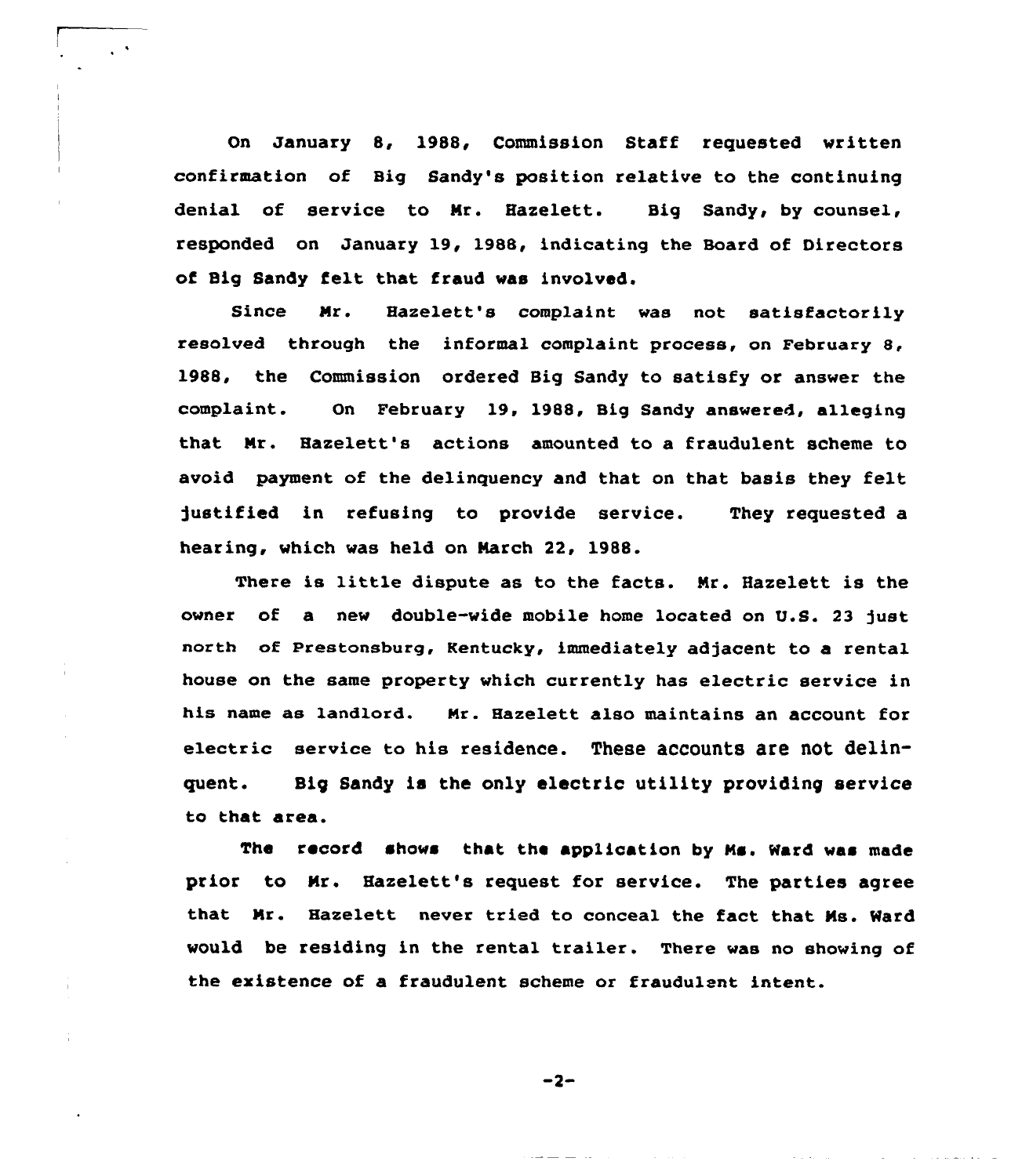Both of Big Sandy's witnesses frankly admitted that the refusal to provide service to Nr. Hazelett was a "collection tool" used in an effort to force Hs. Ward to pay the delinquent amount. Payment of the delinquent amount was never actually demanded from Nr. Hazelett but it was made clear to him that he would not receive service to his rental property until the debt was paid. It was denied that Big Sandy was trying to collect the delinquency directly from Nr. Hazelett. Both witnesses for the utility admitted that denying service to one family member because of another family member's delinquency has been Big Sandy's unwritten policy for quite some time, but that this unwritten procedure regarding denial of service conditions is not part of Big Sandy's approved tariff on file with the Commission.<sup>1</sup>

In the process of filling out an application for service, the utility's procedure is to ask for the names of all children, (whether or not they will be residing with the applicant) and to request the name of the ex-spouse(s) when the applicant indicates his/her marital status is "divorced." This information is then used for identifying or "tracking" purposes.

After considering the evidence of record in this case, and being duly advised, the Commission is of the opinion and hereby finds that:

1. Nr. Hazelett is entitled to electric service in his name at his rental property and cannot be denied service due to the delinquency incurred by Nike Ward.

 $\mathbf{1}$ Transcript, pp. 41, 58-59.

 $\mathcal{L}^{\mathcal{A}}$